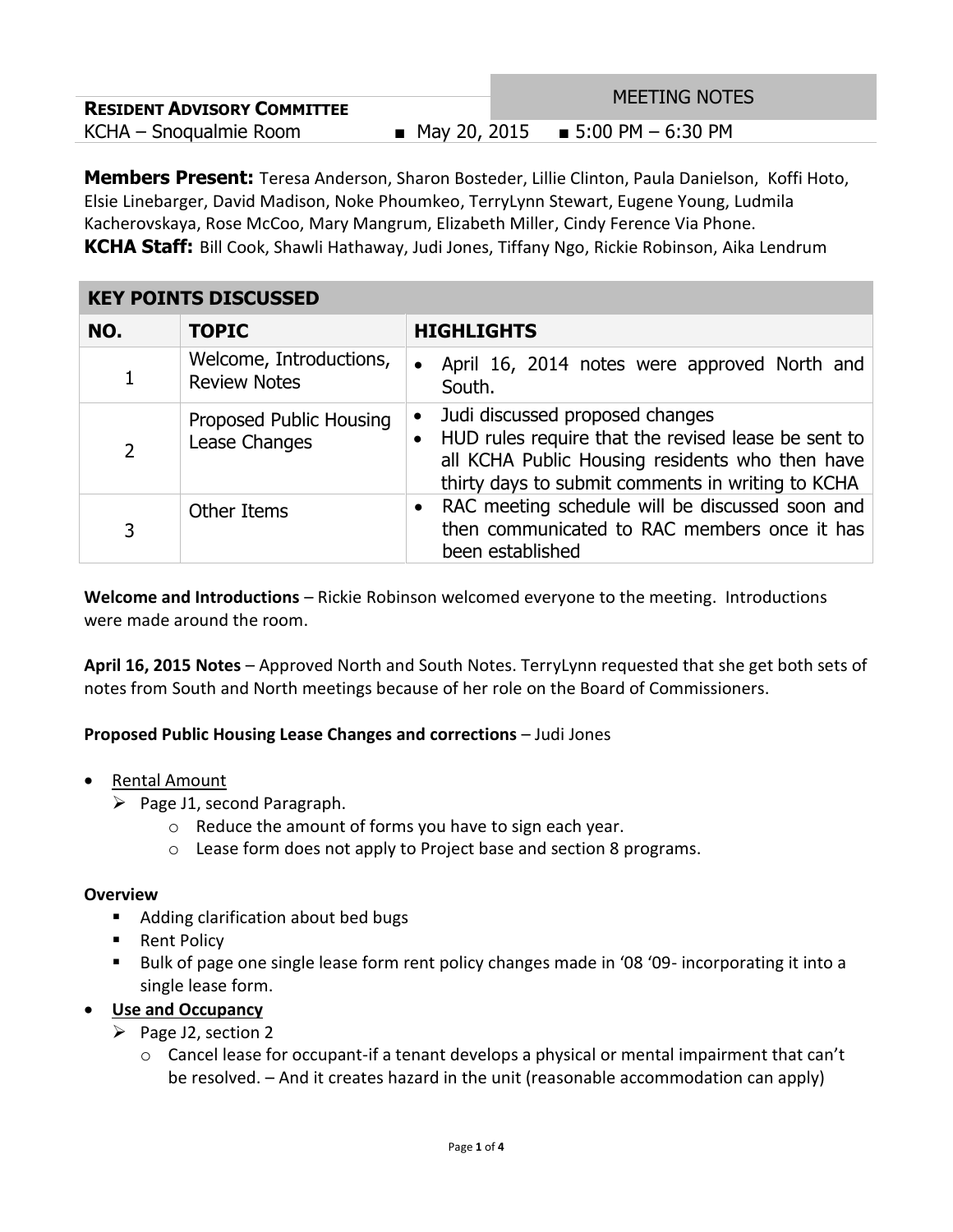$\circ$  For example forgetful tenant doesn't turn off stove, creates a fire hazard, tenant won't accept other options (Live-in-Aid), therefore the lease will be terminated to protect the other residents.

**Cindy**-Asked How will you know if the Resident that a resident has an impairment and how will you document that?

**Response**: Document the Hazards reported numerous occurrences. (Activities have to of occurred to violate lease therefore, terminate the lease)

### **Termination of the Lease (Good Cause)**

- $\triangleright$  Page J2, section #3A
	- o Work with school districts and Families to ensure their children are attending school to receive best education as possible.
	- $\circ$  Students remain in school, Success rate, higher rate they won't become a public housing resident in the future.

### **Comments:**

**Lillie** asked- What if the Child has a learning disability or mental issue? **Response:** Provide tools and programs to support the families. Find a resolution, steps to ensure an education. File an IEP.

**Tammy**- Mentioned Online Schooling for children who don't fit into regular Public School. k-12 school from home to meet the curriculum. And Parents should provide documentation showing children are attending school at Home.

# **Redetermination of Rent, Dwelling Size and Eligibility**

 $\triangleright$  Page J3-4 Section #5 A-D Deals with Rent policy changes **No Questions or Comments.**

## **Tenants Responsibilities in Occupancy**

- $\triangleright$  Page J4 (J12 big font) Section #6B
	- o Clarifies you won't commit any fraud or misrepresentation in connection with any federal, state or local housing assistant programs. (Added state or local because of Expanding programs).

### **Chronic Rent Delinquency**

 $\triangleright$  Page J4 (J12) Section #6C

### **Comments:**

- o **Lillie** mentioned the mail has been delinquent and getting worse.
- $\circ$  **Response:** Not extending the due date 7<sup>th</sup>, Run rent late notices on the 10<sup>th</sup>.
- o Monitoring areas that have been getting mail late to see why it's happening.

**Solutions**- Changing property software, online payments, Auto Payments via Checking Acc.

### **Maintaining Clean and Sanitary Condition of the Unit**

- Page J5 Section #6H (**New Item)**
	- o Clean and sanitary condition of the unit, Unit won't attract pest or cause offensive odors and health and safety of any residents in the building or community.

### **Comments:**

o **Cindy**- Who determines if the odor is offensive?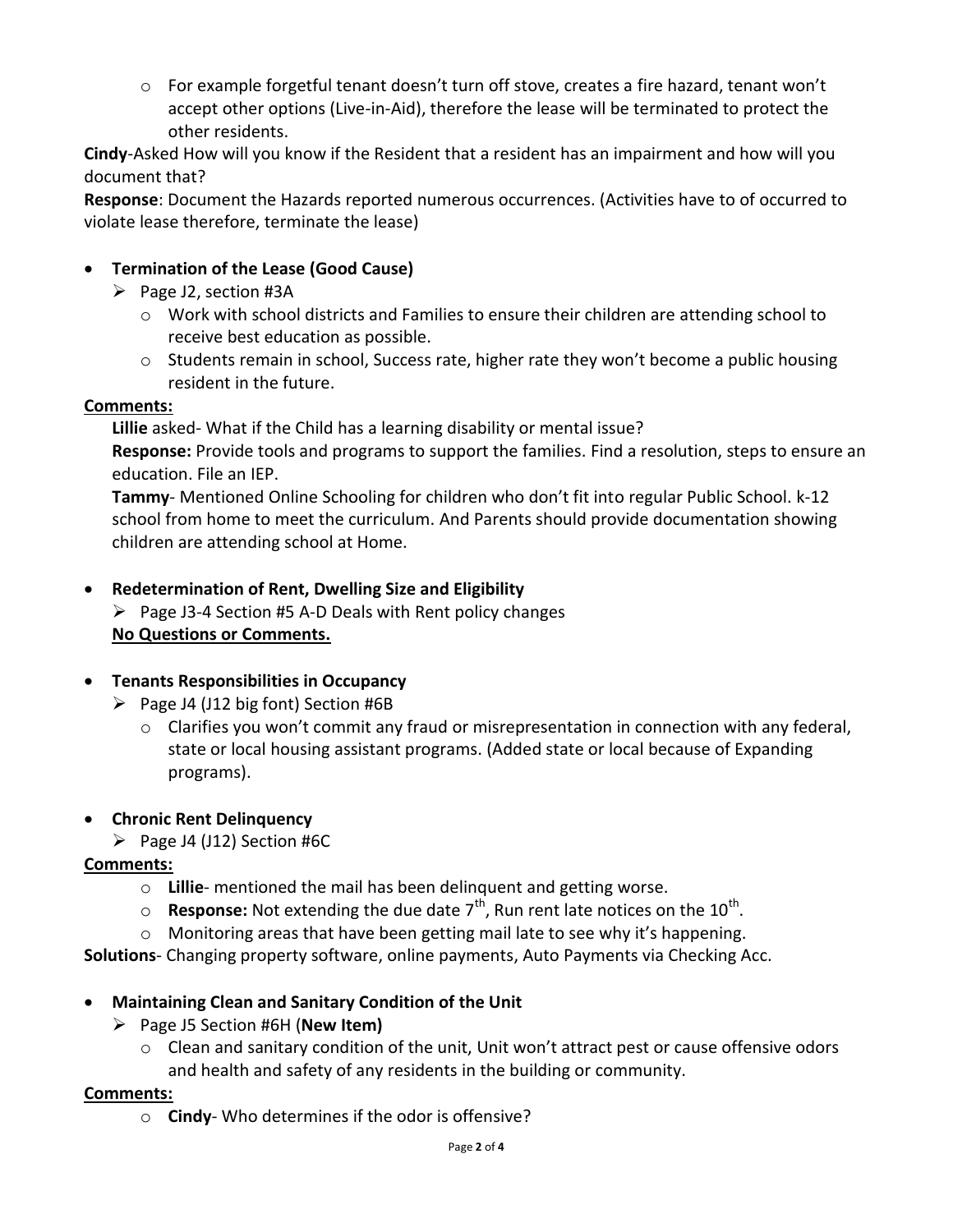- $\circ$  Common complaint people leave their doors ajar after they cook, incents, smoke
- o **Response:** Judy-**Example** Not taking garbage out as often especially during the summer -Repeated notices to the resident
	- -Causes Odors and endanger Health and safety of **other residents**.

**Cindy**-Are you committed to this wording?

**Bill**-Multiple complaints (5 residents have made a complaint) towards a resident.

**Mary**- around the area, tenants leaving trash around the area, feeding rodents (maintain health of area not just inside the unit) common areas.

**Solutions:** Work with the residents. Tammy mentioned Air flow in the hall ways, Air purifier.

### **Maintenance/Damages**

- $\triangleright$  Page J5 Section #6 (3i)
	- $\circ$  Maintenance- upkeep of smoke detectors-don't tamper with them and maintain the ones in your unit, responsibility of the tenant is to let KCHA that the batteries need to be changed.
- $\triangleright$  Page J5 Section #6 (4i)
	- $\circ$  Report any damages of the unit. Dripping faucets, toilets, drains. Bed bugs, Infestation of other bugs.
	- o Do not let problem get out of hand.
- $\triangleright$  Page J5 Section #6 J
	- $\circ$  (Regarding charges) Attorney Fees (added), serve resident with eviction has to pay the legal fees in result of the eviction.
	- o Maintenance charge schedule- Can get from the property manager
	- o Contact manager if you feel like you shouldn't have been served.

### **Comments:**

- Papers should not be on the resident's door for everyone to see (privacy) proper posting of a notice, per state law.
- Notices have been sent out, and rent by tenant was paid on time.

### **Solutions:** Ideas from Residents use words such as "URGET, IMPORTANT"…red stamp? **\*Send out state law "how to post notices" for next meeting\***

- **Vehicles and Parking**
	- $\triangleright$  Page J5 Section #6N
		- $\circ$  No parking in fire lanes, vehicles will be towed at Owner's expense, will be enforced.
- **Pets**
	- $\triangleright$  Page J5 Section #60
		- o Residents must keep pet on a leash and **under control** in common areas.

### **Comments:**

- **Problems regarding Pets from the development, please contact your property manager.**
- **Cindy** doesn't approve of the language- "requiring service animals to be leash, person does not need animal on leash as long as animal is under control. Can't require……..Please look at state law and get copy"